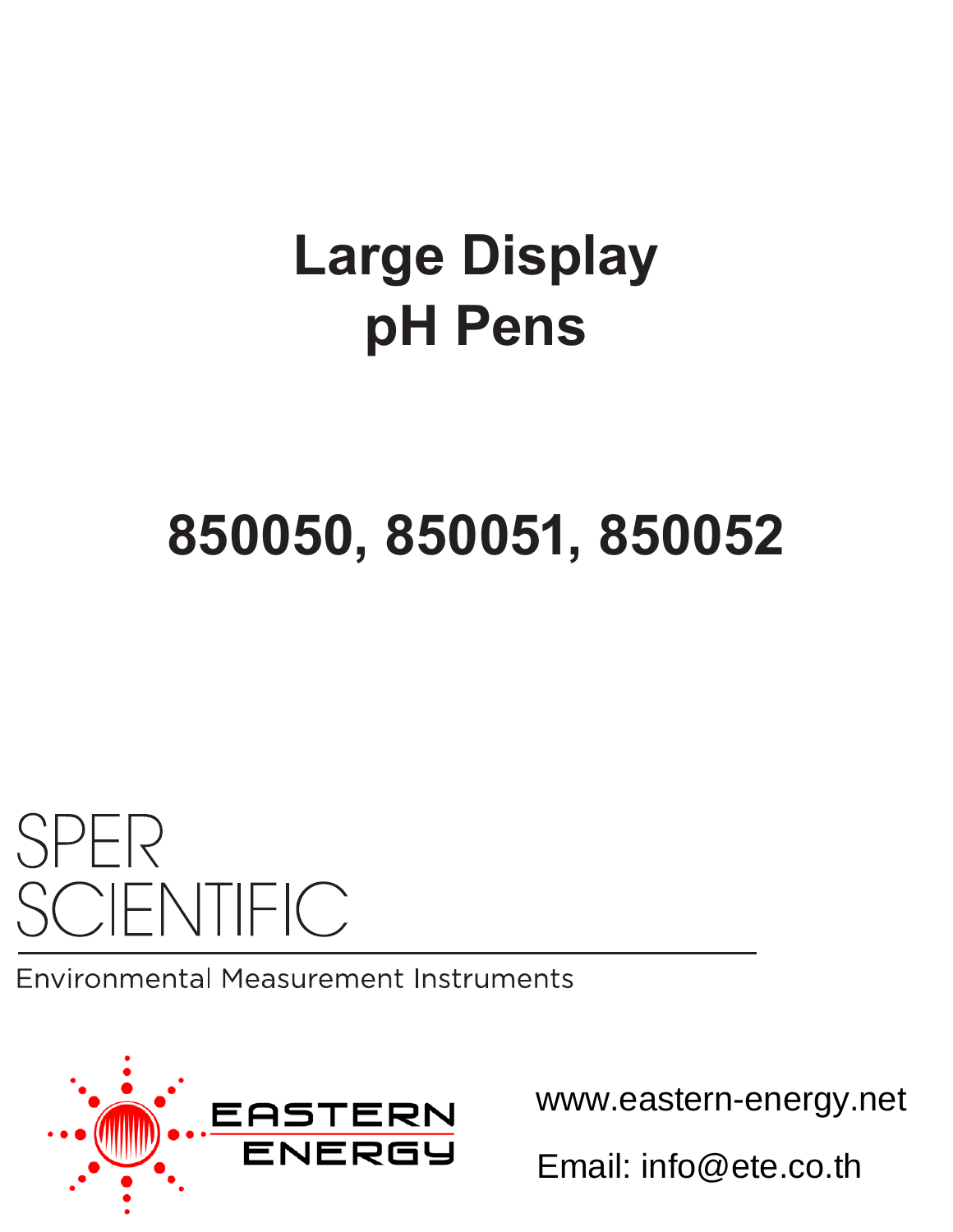#### **Large Display pH Pens - 850050, 850051, 850052**

Copyright ©2015 by Sper Scientific ALL RIGHTS RESERVED. Printed in the USA

The contents of this manual may not be reproduced or transmitted in any form or by any means electronic, mechanical, or other means that do not yet exist or may be developed, including photocopying, recording, or any information storage and retrieval system without the express permission from Sper Scientific.

#### **NOTE REMOVING PROTECTIVE CAP:**



Hold the blue ring firmly in place with one hand, rotate the semi-transparent bottle  $180^\circ \sim 360^\circ$ clockwise. This will loosen the gasket to allow you to pull the cap off. Reverse the procedure to put the cap back on.

www.eastern-energy.net

Email: info@ete.co.th

 $\overline{2}$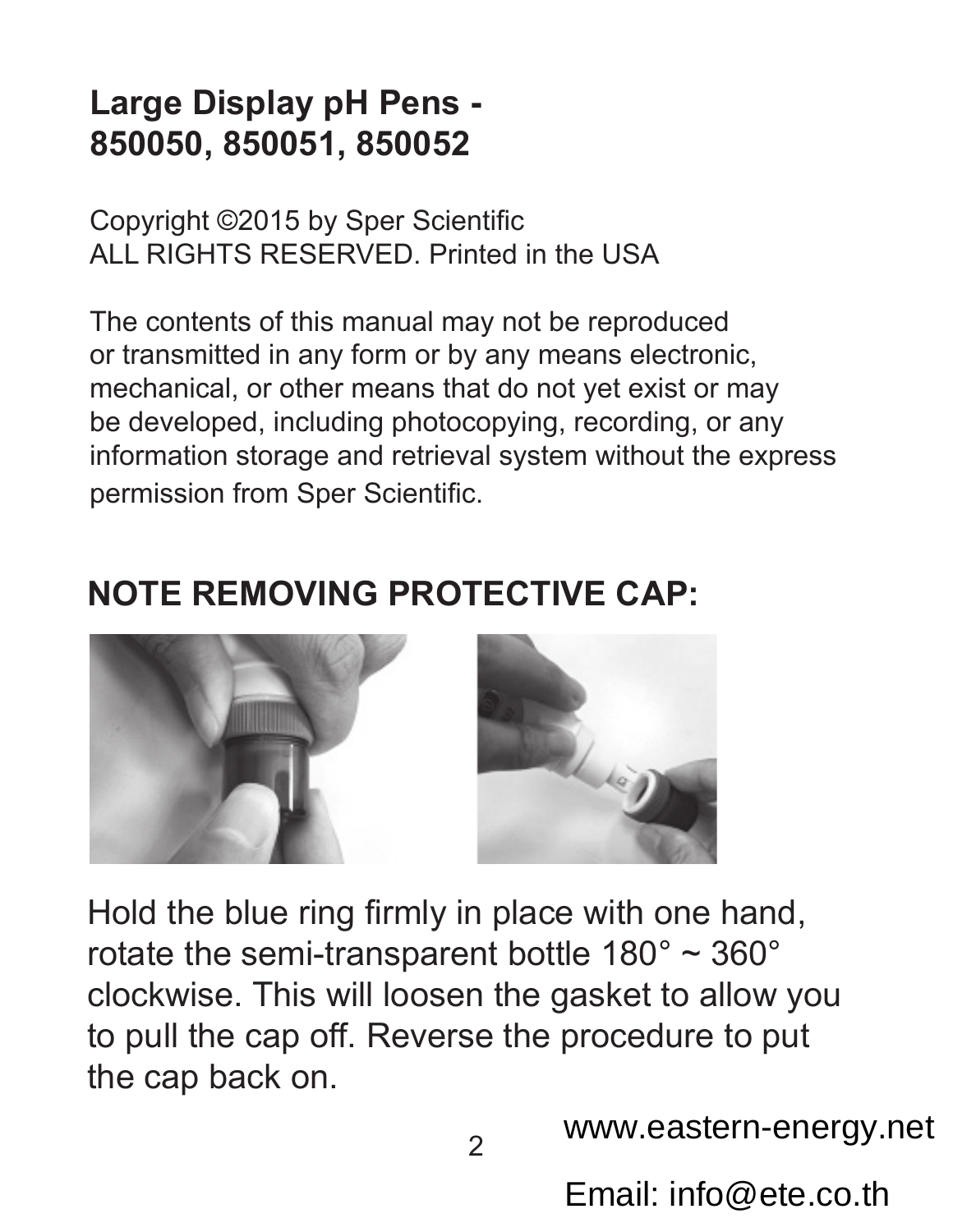## **TABLE OF CONTENTS**

| 1. INTRODUCTION 3             |  |  |  |
|-------------------------------|--|--|--|
| 2. MATERIALS SUPPLIED. 3      |  |  |  |
| 3. FRONT PANEL DESCRIPTION 4  |  |  |  |
| 4. CALIBRATION INSTRUCTIONS 5 |  |  |  |
| 5. MEASUREMENT PROCEDURE 6    |  |  |  |
| 6. BATTERY REPLACEMENT. 9     |  |  |  |
| 7. TROUBLESHOOTING 10         |  |  |  |
| 8. SPECIFICATIONS. 11         |  |  |  |
| 9. WARRANTY. 12               |  |  |  |

#### **INTRODUCTION**

These are simple and easy to use waterproof pH Pens. 850050 measures 2~14 pH. 850051 & 850052 features Hold and Automatic Temperature Control (ATC), and measures from 0~14 pH.

#### **MATERIALS SUPPLIED**

**Meter Batteries** Instruction Manual

www.eastern-energy.net

Email: info@ete.co.th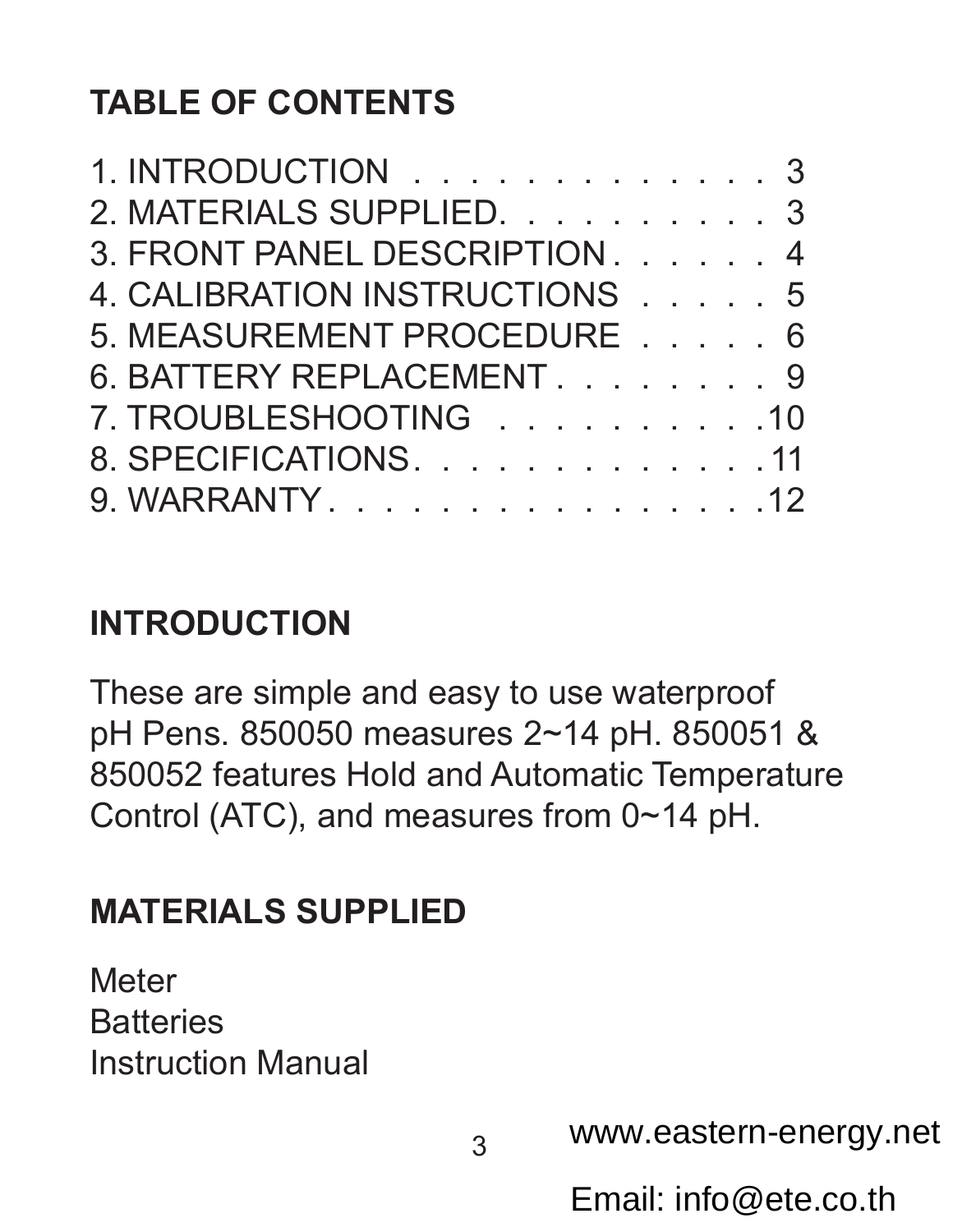#### **FRONT PANEL DESCRIPTION**



*First Use: If the unit fails to turn on, check that the batteries are working and properly installed.*

www.eastern-energy.net

Email: info@ete.co.th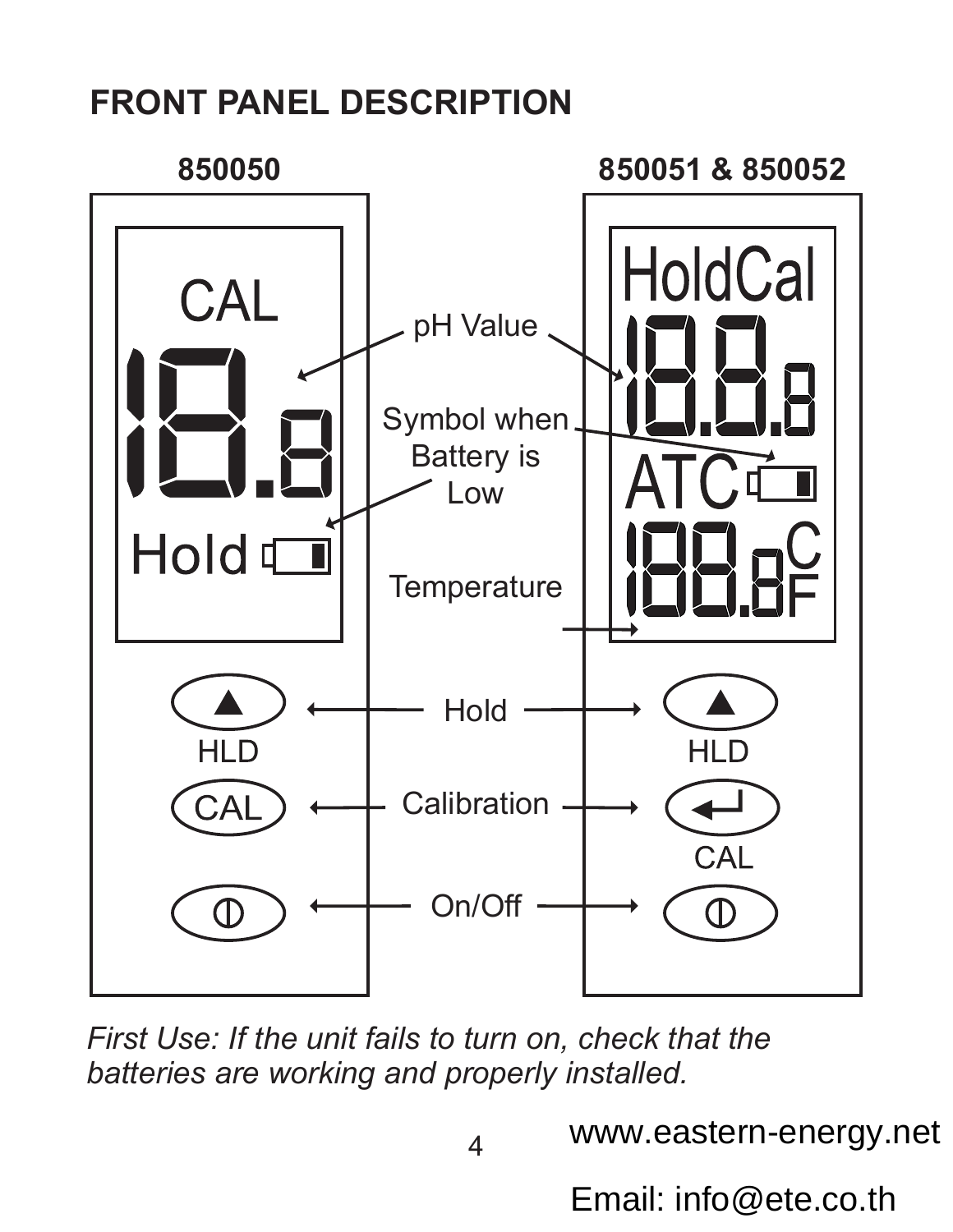# **OPERATING INSTRUCTIONS**

- 1. Calibrate routinely before use, anytime the readings seem erratic, and whenever the batteries are replaced.
- 2. Remove the protective cap.
- 3. Clean the electrode with de-ionized/distilled water. Note: Crystals may form in the cap and these can be soaked or rinsed away. Do not touch or rub the glass bulb.
- 4. Before first use or after extended storage, soak the electrode in KCL (potassium chloride) solution for 10~30 minutes
- 5. Press  $\mathbb{O}$  >1 sec to turn on the unit.
- 6. For 1-point calibration, dip/stir the electrode into pH 7 buffer solution and press the CAL button. If the probe is damaged or cannot detect the buffer, the unit automatically exits calibration mode after 10 seconds.
- 7. During calibration, "CA" flashes on the display.
- 8. Then, "CAL" and the pH value are shown. The ATC value is also shown in models 850051 & 850052.

www.eastern-energy.net

Email: info@ete.co.th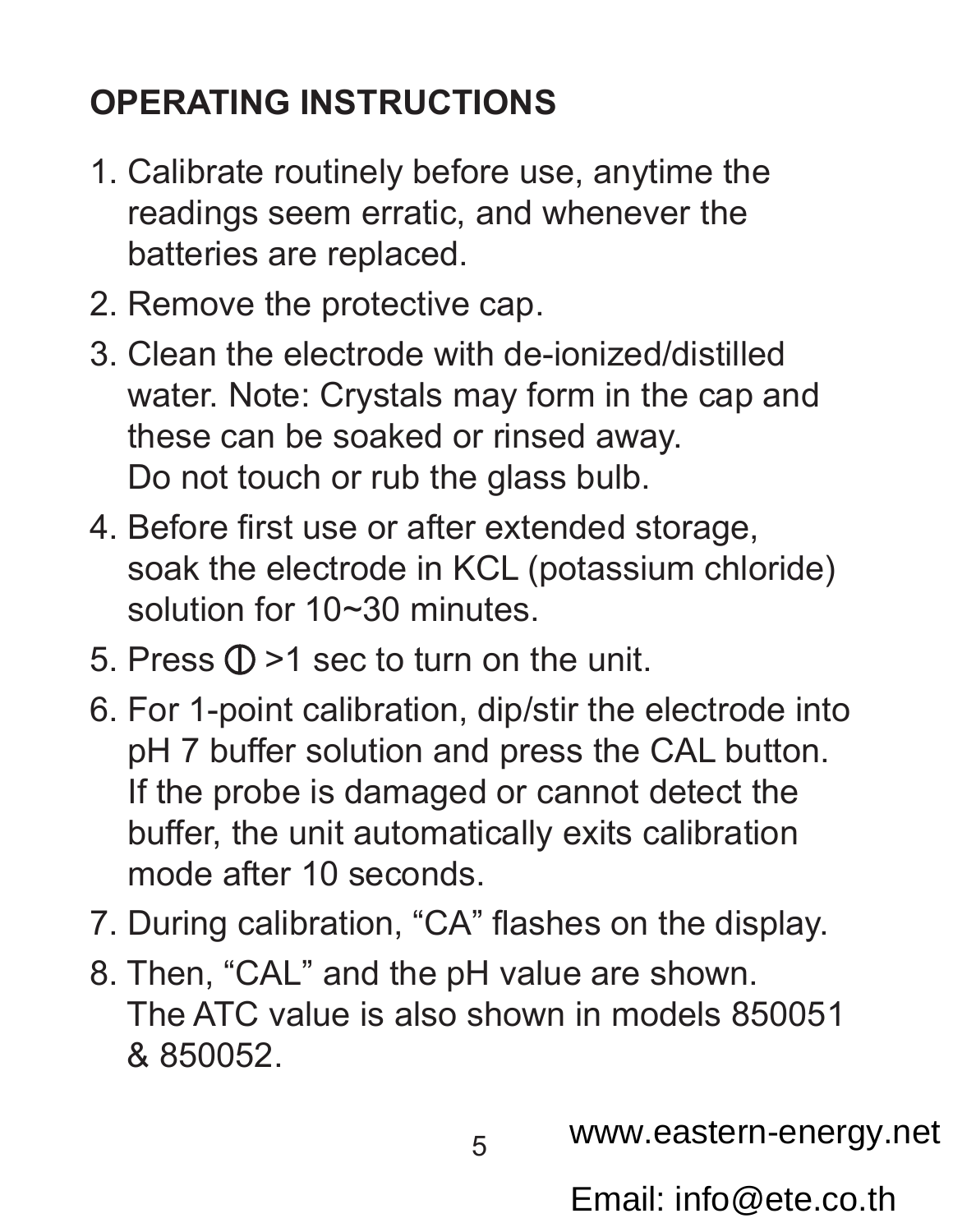- 9. "SA" (save) is displayed as the calibration point is saved.
- 10. "En" (end) (850050, 850051), or "End" (850052) displays when the calibration ends.
- 11. For 2 or 3 point calibration, start with pH 7, then repeat the above steps for pH 4 and/or pH 10.
- 12. For the most accurate readings, the temperature of the sample and cliabration solutions should be similar.
- 13. Repeat the above procedures until readings stabilize.
- 14. NOTE: If the buffer needs to be adjusted, press  $\triangle$  to adjust the displayed value. "SA" (save) is displayed, followed by "En" (850050, 850051), or "End" (850052).

#### **MEASUREMENT PROCEDURE 850050**

- 1. Calibrate routinely before use.
- 2. Remove the protective cap and clean the electrode with de-ionized/distilled water. Do not touch the glass bulb.
- 3. Press  $\mathbb{O}$  >1 sec to turn on the unit.

www.eastern-energy.net

Email: info@ete.co.th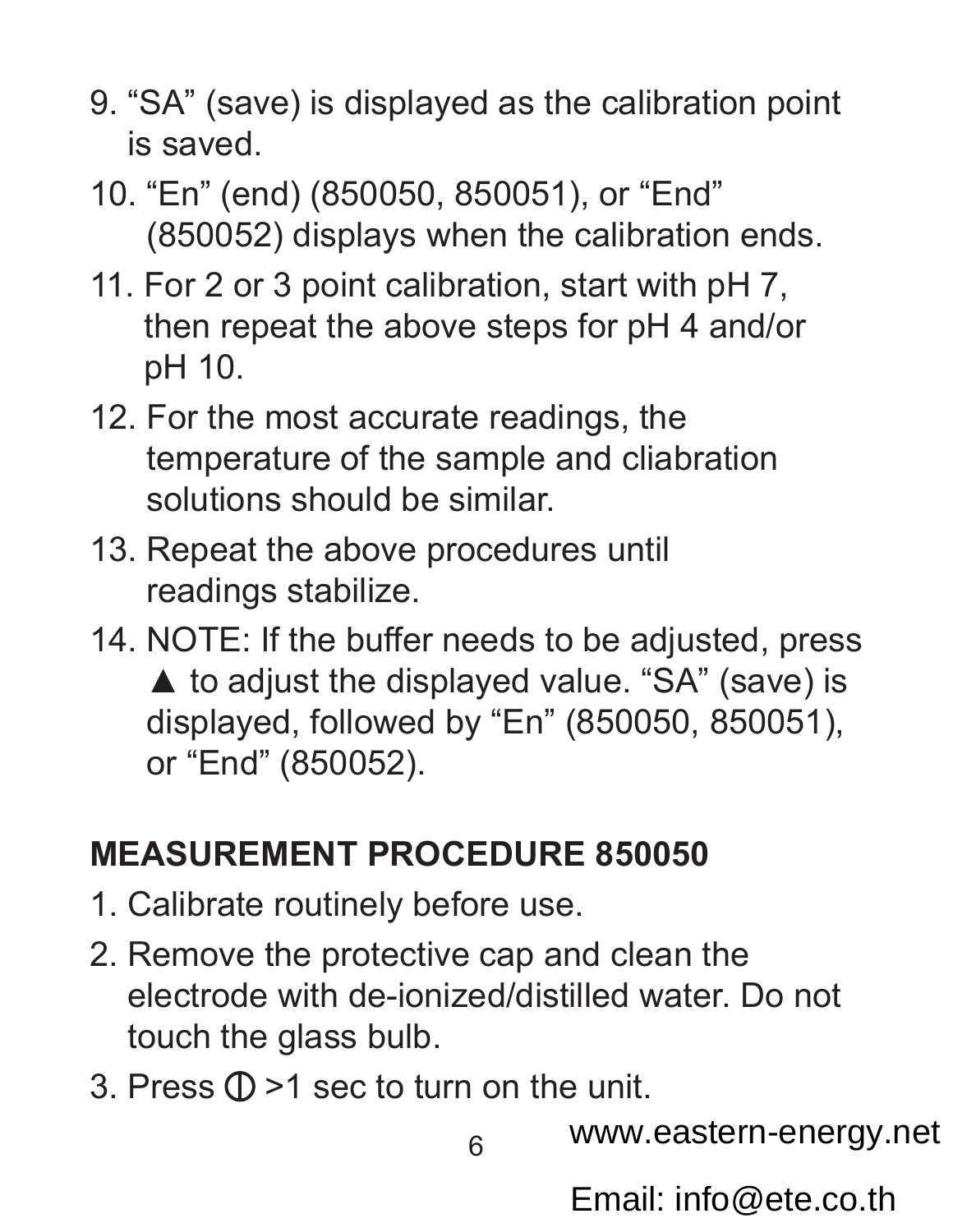- 4. Dip/stir the electrode into the sample.
- 5. The pH value is displayed.
- 6. "- -" is displayed when the pH sample is out of range.
- 7. During measurement, press ▲ to freeze the reading on the LCD. "Hold" is displayed. Press ▲ again to return

to normal measurement.

- 8. The pH Pen automatically shuts off after 20 minutes of inactivity. To disable this feature, start with the unit off, then simultaneously press the CAL and ▲ buttons. Release both buttons when "n" is displayed. The unit returns to measurement mode.
- 9. After use, turn off the unit and rinse the electrode.
- 10. Protect the electrode's lifespan by adding a few drops of KCL (potassium chloride) solution into the protective cap before storage.
- 11. Always keep the protective cap on when the unit is not in use.

www.eastern-energy.net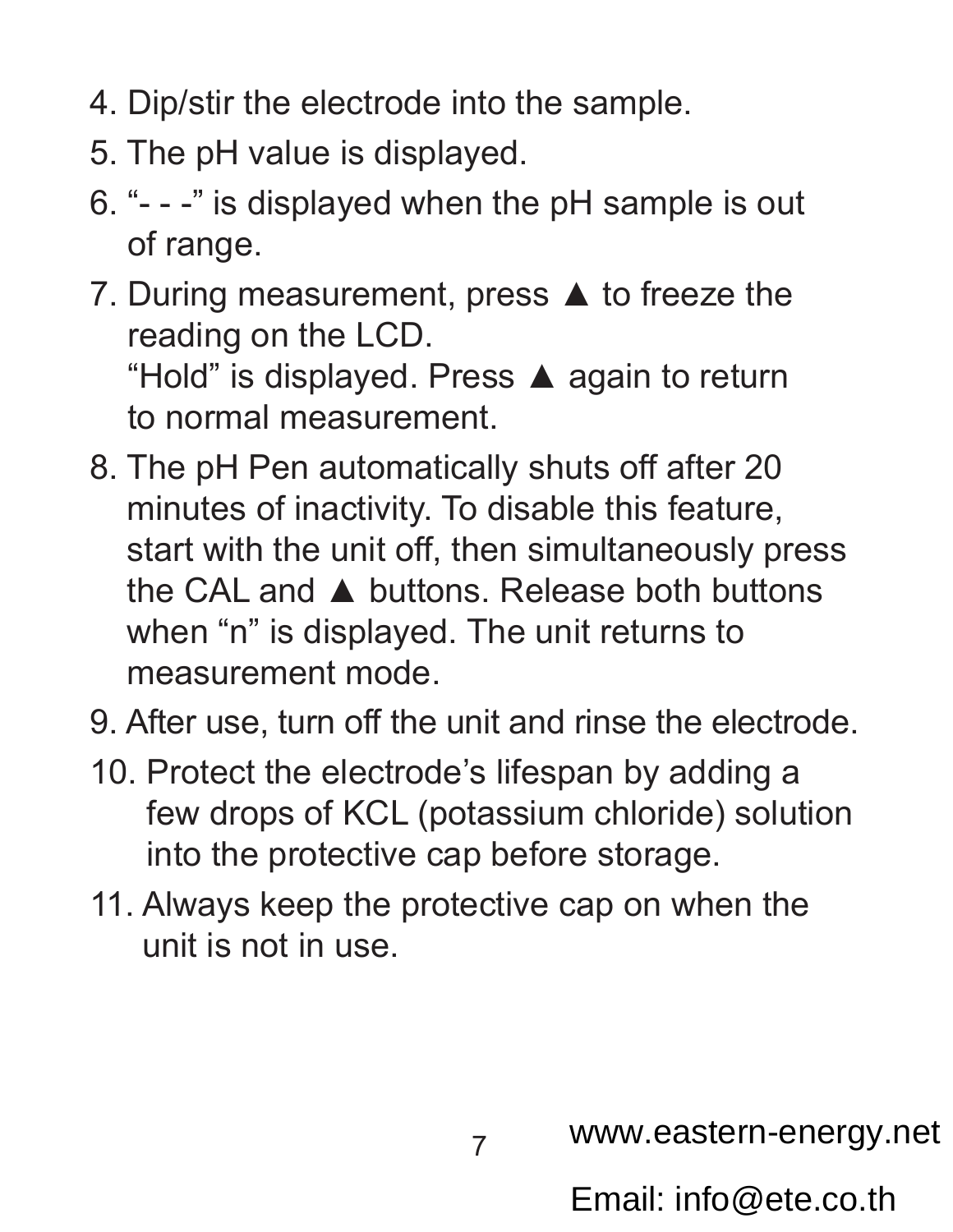#### **MEASUREMENT PROCEDURE 850051 & 52**

- 1. Calibrate routinely before use.
- 2. Remove the protective cap and clean the electrode with de-ionized/distilled water. Do not touch the glass bulb.
- 3. Press  $(D>1$  sec to turn on the unit.
- 4. Dip/stir the electrode into the sample.
- 5. The pH value is displayed.
- 6. "- -" is displayed when the pH sample is out of range.
- 7. "H" or "L" is displayed when the temperature is out of range.
- 8. To switch between °F and °C, start with the unit off, then simultaneously press CAL and  $\Phi$ .
- 9. Release both buttons when "C" or "F" is shown.
- 10. Press ▲ to select the preferred unit, then press CAL to save.
- 11. "SA" (save) is displayed and the unit returns to measurement mode.
- 12. During measurement, press ▲ to freeze the reading on the LCD. "Hold" is displayed. Press
	- **▲ again to return to normal measurement.**

8

www.eastern-energy.net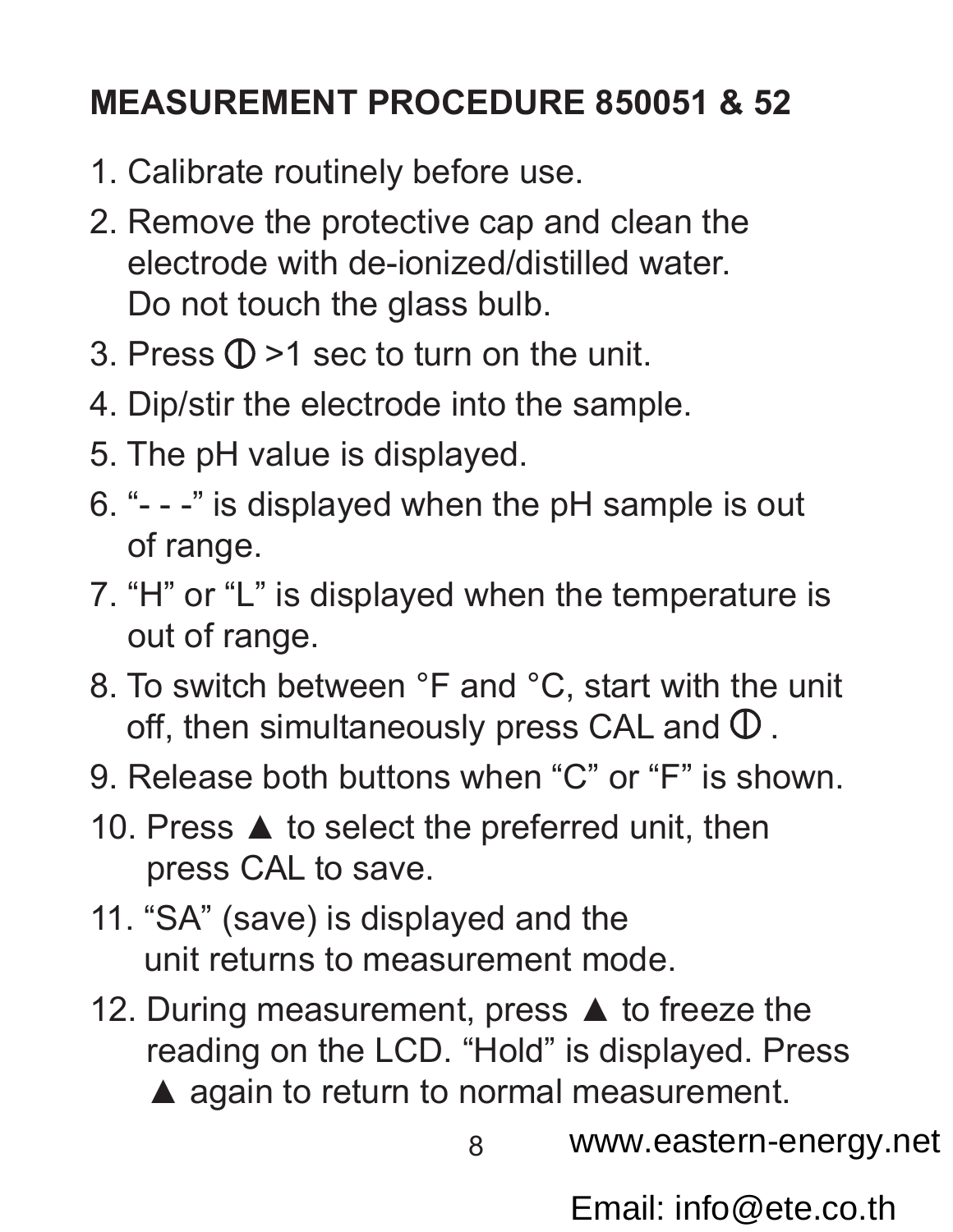- 13. The pH Pen automatically shuts off after 20 minutes of inactivity. To disable this feature, start with the unit off, then simultaneously press the  $\oplus$  and  $\blacktriangle$  buttons. Release both buttons when "n" is displayed. The unit returns to measurement mode.
- 14. After use, turn off the unit and rinse the electrode.
- 15. Protect the electrode's lifespan by adding a few drops of KCL (potassium chloride) solution into the protective cap before storage.
- 16. Always keep the protective cap on when the unit is not in use.

### **BATTERY REPLACEMENT**

- 1. Replace all 4 LR44 batteries when the low battery icon is flashing, or when troubleshooting (next page) fails.
- 2. Unscrew the cover and install the batteries with the flat positive  $(+)$  side facing the springs.
- 3. Do not remove the O-ring.
- 4. Remove the batteries when the unit is not in use for an extended period.

9

www.eastern-energy.net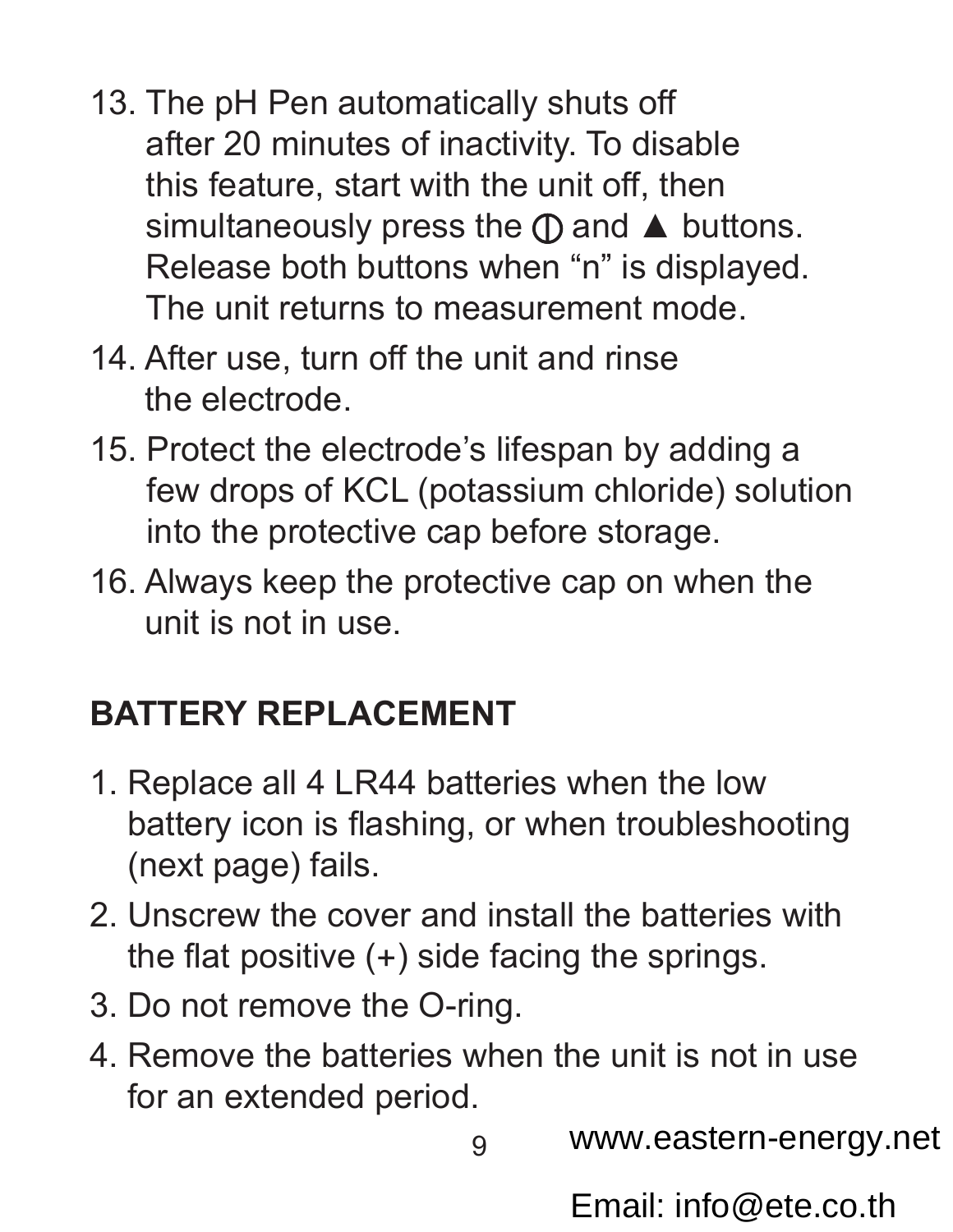# **TROUBLESHOOTING**

- 1. If there is no display, or you have erratic readings after having soaked the electrode in KCL (potassium chloride) solution for at least 1 hour prior to calibration, check the continuity of the batteries by removing them for 1 minute, then reinsert.
- 2. Slow Response: Soak the electrode in KCL (potassium chloride) solution for 10-15 minutes, then rinse with distilled/de-ionized water.
- 3. "- -" displays when the pH sample is too acidic or too alkaline.
- 4. No Display: Be sure to press  $\Phi$  for at least one second. If the problem persists, see Battery Replacement (previous page).
- 5. If your readings are still erratic after calibration, soak the electrode for 10 to 30 minutes in KCL (potassium chloride) solution.
- 6. Note: It is normal for the pH value to fluctuate quickly when the electrode is exposed to air and not immersed.

www.eastern-energy.net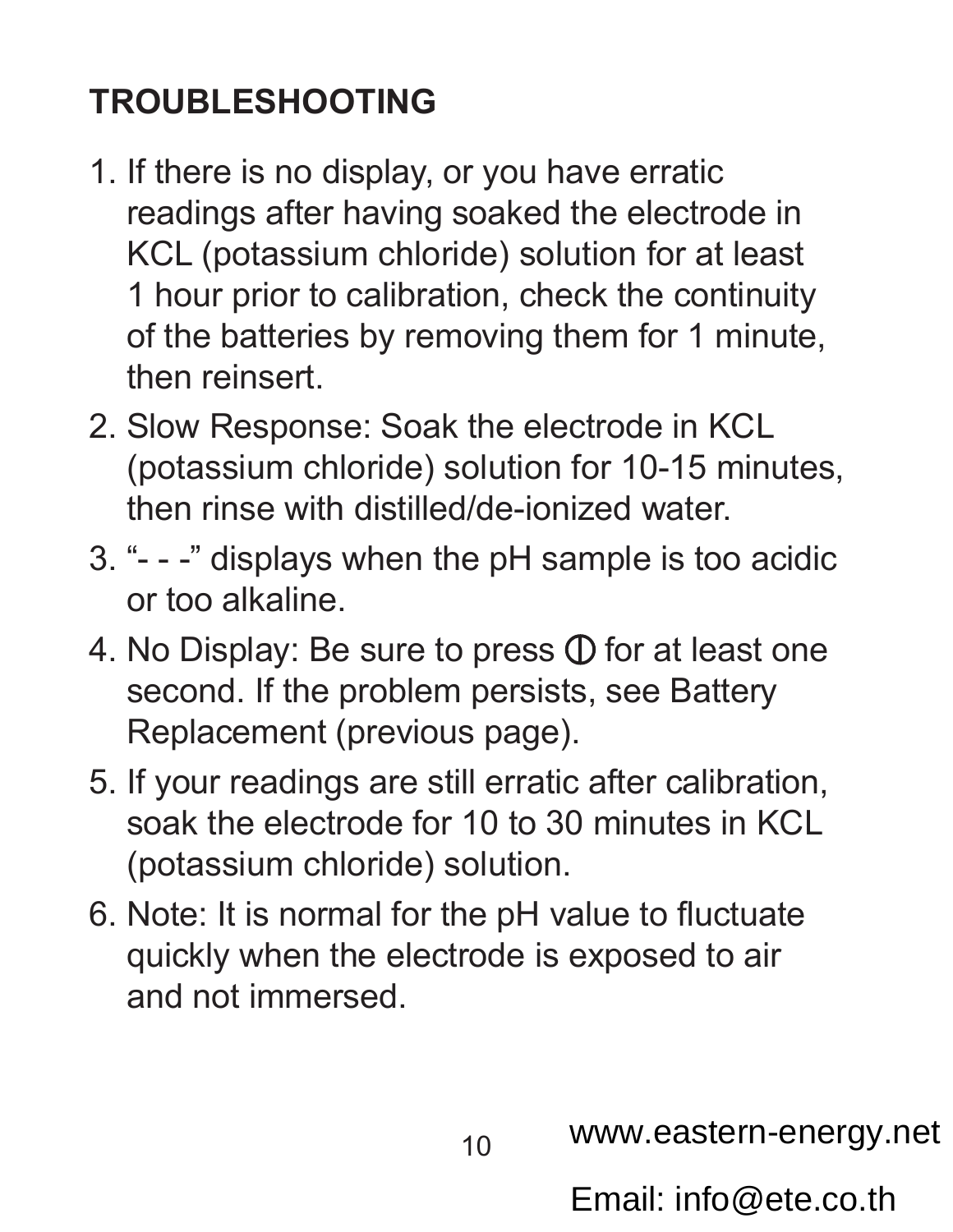## **SPECIFICATIONS**

| Model                               | 850050                                                 | 850051                                                                      | 850052                          |  |  |  |
|-------------------------------------|--------------------------------------------------------|-----------------------------------------------------------------------------|---------------------------------|--|--|--|
| Range                               | $2 \sim 12$ pH                                         | $0 \sim 14$ pH                                                              | $0 \sim 14$ pH                  |  |  |  |
| Res                                 | $0.1$ pH                                               | $0.1$ pH<br>$0.5^{\circ}F/^{\circ}C$                                        | $0.01$ pH<br>$0.1^{\circ}$ F/°C |  |  |  |
| Accuracy                            | $±0.3$ pH                                              | $±0.2$ pH                                                                   | $±0.05$ pH                      |  |  |  |
| Adjustable<br>Calibration<br>Points | pH4<br>pH <sub>7</sub><br>pH 10                        | $3.5 - 4.5$<br>$6.5 \sim 7.5$<br>$9.5 \sim 10.5$                            |                                 |  |  |  |
| Operating<br>Environment            | $31 \sim 122^{\circ}$ F / 0 ~ 50 $^{\circ}$ C & >80 RH |                                                                             |                                 |  |  |  |
| Weight                              | 2.3 oz $(65 g)$ with battery                           |                                                                             |                                 |  |  |  |
| l Dimensions                        |                                                        | $6\frac{1}{2}$ " × 1 $\frac{1}{2}$ " × 1 $\frac{1}{2}$ " (165 × 38 × 38 mm) |                                 |  |  |  |



11

www.eastern-energy.net